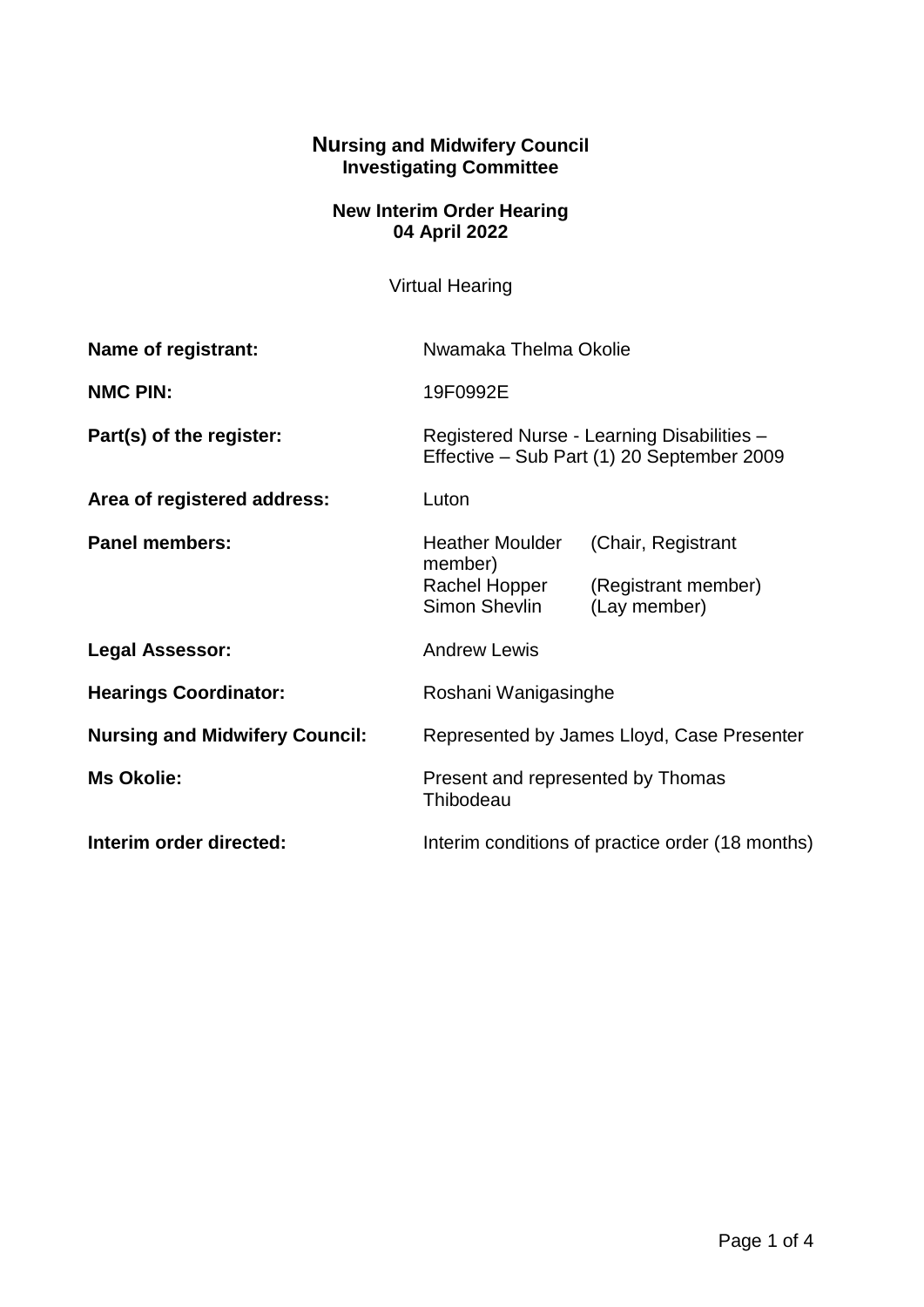## **Decision and reasons on interim order**

The panel decided to make an interim conditions of practice order for a period of 18 months.

*'For the purposes of these conditions, 'employment' and 'work' mean any paid or unpaid post in a nursing, midwifery or nursing associate role. Also, 'course of study' and 'course' mean any course of educational study connected to nursing, midwifery or nursing associates.*

- *1. You must limit your employment to Hertfordshire Partnership University NHS Foundation Trust. You must not undertake any bank or agency work.*
- *2. You must ensure that you are supervised by another registered nurse any time you are working. Your supervision must consist of working at all times while being directly observed by a registered nurse until you have successfully completed your preceptorship which has been "signed off" by a senior nurse.*
- *3. You must work with your line manager/mentor/supervisor to create a personal development plan (PDP). You must:* 
	- *a) Meet with your line manager/mentor/supervisor weekly until completion of your preceptorship. Following completion of your preceptoship, you must meet with your line manager/mentor/supervisor at least monthly to discuss your progress towards achieving the aims set out in your PDP.*
	- *b) Send your case officer a report from your line manager/mentor/supervisor before the next review hearing/meeting. This report must show your progress towards achieving the aims set out in your PDP.*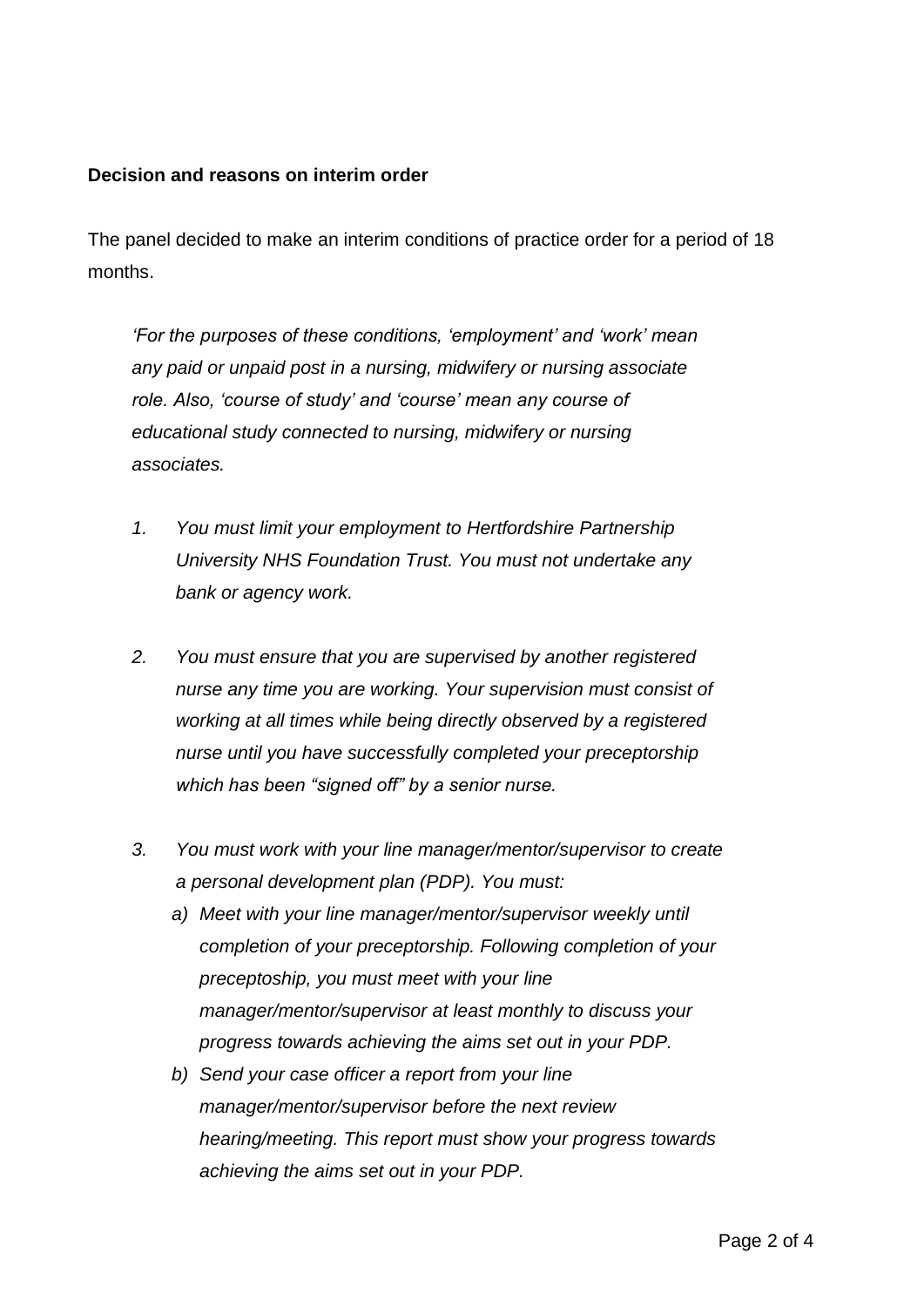- *4. You must keep the NMC informed about anywhere you are working by:* 
	- *a) Telling your case officer within seven days of accepting or leaving any employment.*
	- *b) Giving your case officer your employer's contact details.*
- *5. You must keep the NMC informed about anywhere you are studying by:* 
	- *a) Telling your case officer within seven days of accepting any course of study.*
	- *b) Giving your case officer the name and contact details of the organisation offering that course of study.*
- *6. You must immediately give a copy of these conditions to:* 
	- *a) Hertfordshire Partnership University NHS Foundation Trust.*
	- *b) Any establishment you apply to (at the time of application), or with which you are already enrolled, for a course of study.*
- *7. You must tell your case officer, within seven days of your becoming aware of:*
	- *a) Any clinical incident you are involved in.*
	- *b) Any investigation started against you.*
	- *c) Any disciplinary proceedings taken against you.*
- *8. You must allow your case officer to share, as necessary, details about your performance, your compliance with and / or progress under these conditions with:*